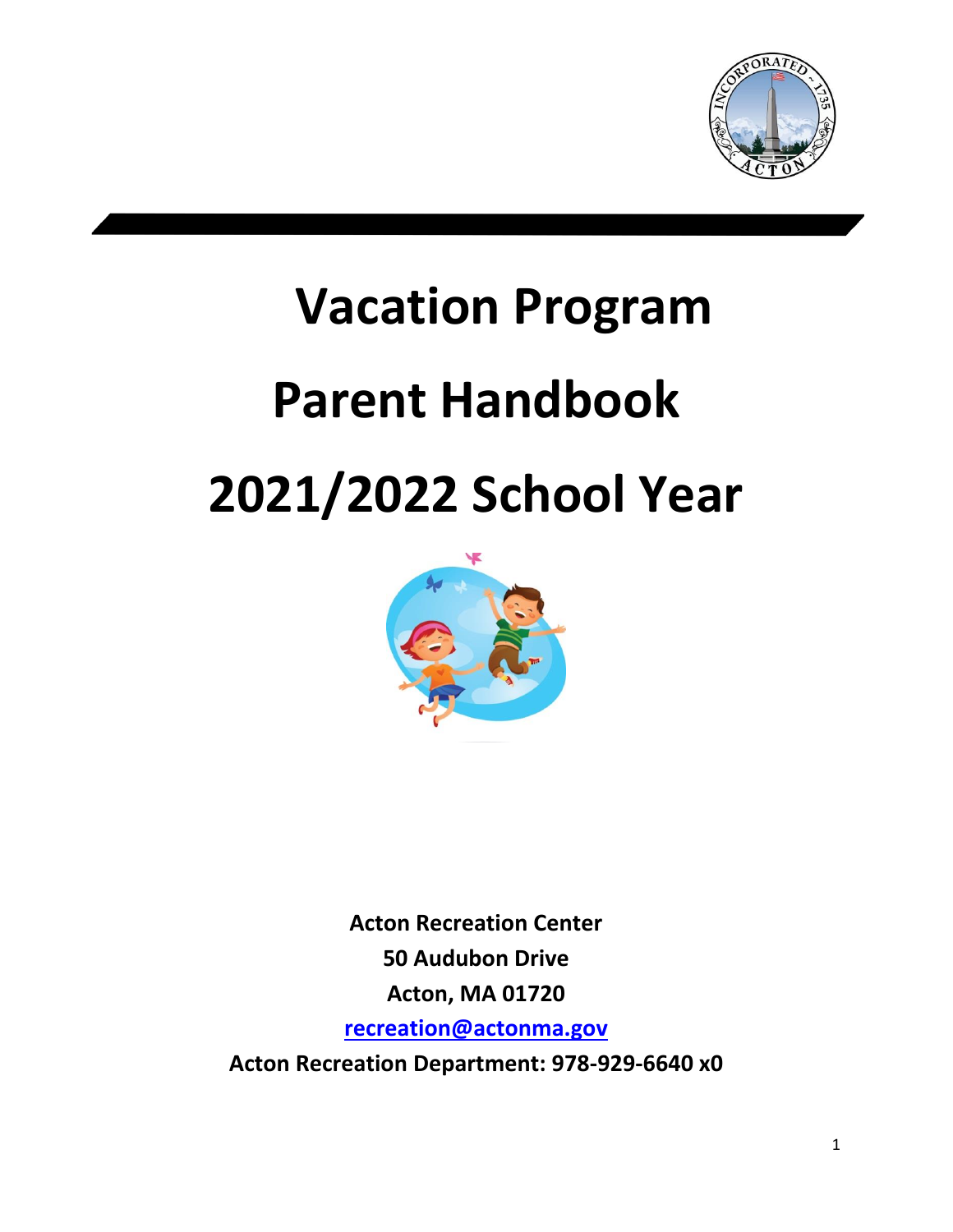#### *Welcome Parents!*

We are delighted that you have chosen the Acton Recreation Department's Vacation Program!

The *Parent Handbook* has been written to describe our program, philosophy, policies, and all the practical details that go into making each day easier for you and your child. Please carefully read this handbook and keep it for future reference. The staff at the Acton Recreation Department would be glad to address any of your questions or concerns. Once again, welcome!

#### **ACTON RECREATION'S MISSION / VISION**

*Building a sense of community through quality recreation.*

## **OUR PROGRAM**

The goal of our program is to create an atmosphere for children to grow socially and physically; our dedicated staff works with peer groups to engage the children in activities that are challenging and fun.

A variety of age-appropriate activities are offered each week including:

Arts and Crafts, Active Games, Team Building Games, Theater Games, Outdoor Play, and more.

# **VACATION PROGRAM INFORMATION CONTACT LIST**

#### **Recreation Staff: 978-929-6640 X0**

Recreation Director, *Melissa Rier* metal metal manufactor manufactor manufactor manufactor manufactor manufactor Recreation Events & Program Coordinator, *Maura Haberman* [mhaberman@actonma.go](mailto:mhaberman@actonma.gov)v Office Manager, *Mary Lou Repucci* entertainment and management of milrepucci@actonma.gov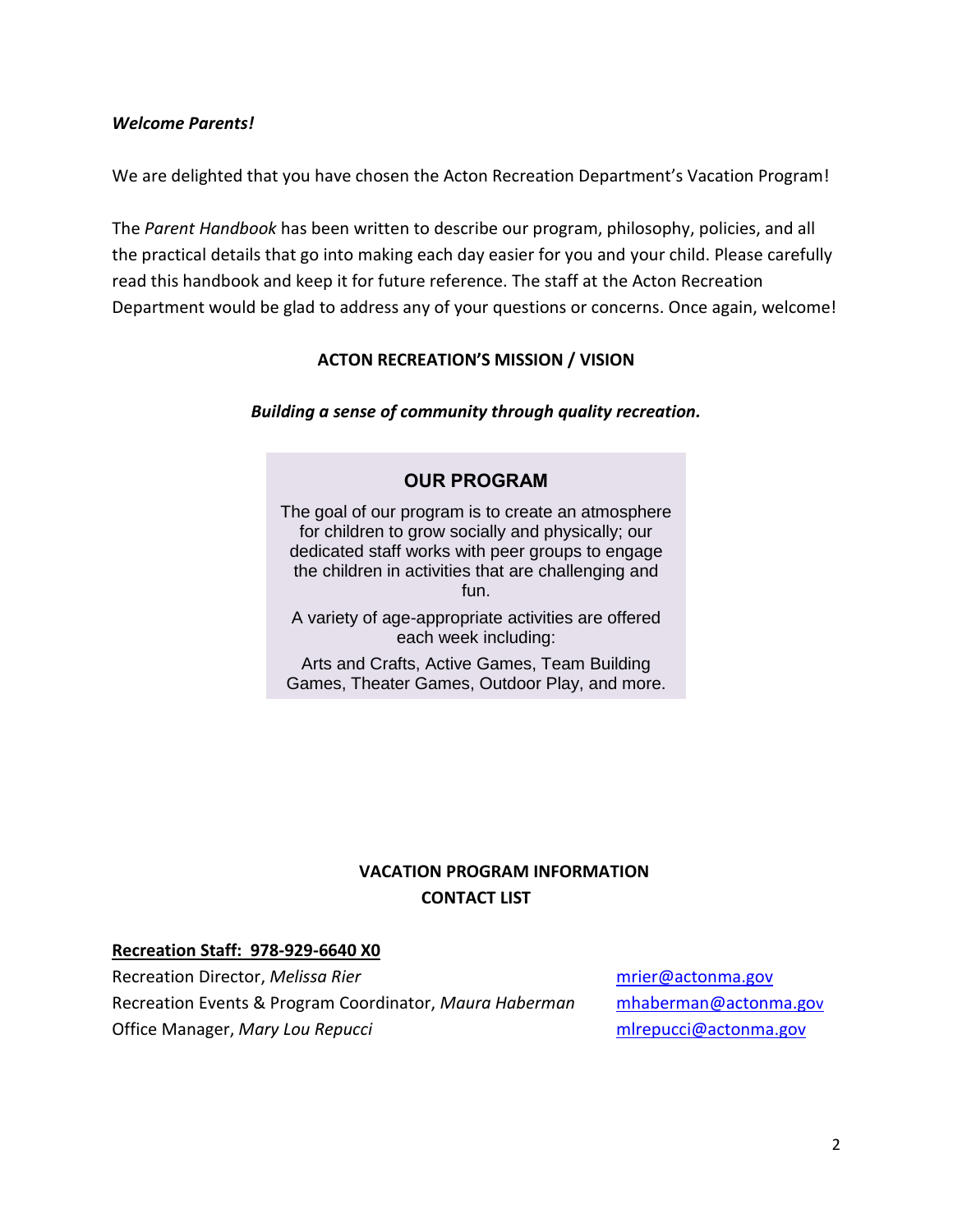## **Absences**

If your child is not going to attend the program for the day, please report his/her absence by calling the recreation department, 978-929-6640 x0.

#### **Drop-Off & Pick-Up Address**

Acton Recreation Center 50 Audubon Drive Acton, MA 01720

## **Program Hours**

Monday – Friday

9:00am to 4:00pm (May drop off anytime between 8:45-9:15; and pick up between 3:45-4:15) Option of extended day will last until 5:30pm.

## **Drop-Off**

Sign your child in with a staff member each morning.

## **Early Pick-Up**

If your child will be leaving early, please notify the Recreation Director, in writing, on the morning of the designated day. The staff will have your child prepared to depart at your requested time. Remember that you will still need to sign your child out.

## **Pick-Up**

Sign your child out when you pick them up from the program. Please bring a photo ID with you every day. If someone other than yourself or the persons authorized on the registration form will be picking up your child, a written note must be submitted to the Recreation Director ahead of time. This person must also bring a photo ID with them when they pick up the child.

## **Late Pick-Up**

We close promptly at 4:15pm for our regular program, and 5:30pm for children signed up for extended day. For all children not picked up by the end of the program, regular or extended hours, the following late policy will be in effect:

- First 5 minutes: Grace Period
- Each 5 minutes thereafter: \$5.00 per child

The late fee is in place to compensate staff members for their time. If you know you will be late, please attempt to make alternate pick-up arrangements.

NOTE: When a child is not picked up in emergency situations including, but not limited to: inclement weather or natural disasters, we will follow the above "late pick-up" policy listed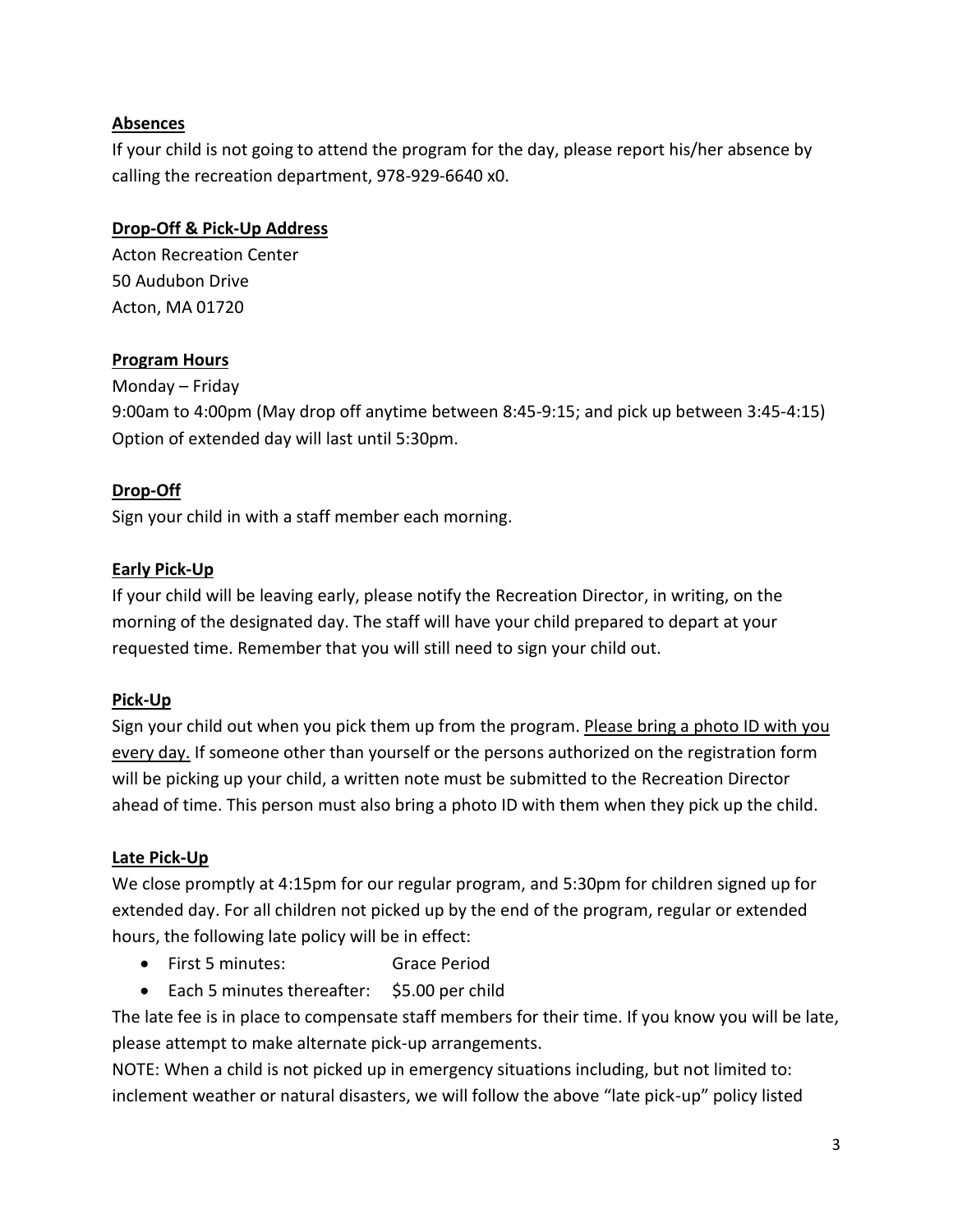above starting 45 minutes from when the parent has been informed of the need for campers to be picked-up.

# **Children at Risk**

Parents who arrive to the recreation center in an incapacitated condition (i.e. alcohol, drugs) present a risk to their child. The staff in charge will advise the parent of their options regarding the transportation of their child to his/her home. Some options that may be exercised are:

- Call another person on the child's emergency contact list
- Call the other parent
- Call a nearby neighbor / friend

If a reasonable conclusion cannot be reached, the parent will be advised that either Child Protective Services or the Police will be called.

## **PROGRAM ATTIRE**

Please remember to dress your child appropriately for our program. We encourage you to dress your child in clothing that you do not mind getting dirty or stained with art materials. Here are some reminders of clothes for our program:

- T-Shirts/Long-sleeve T-shirts
- Pants; jeans or sweatpants
- Socks
- Sweatshirts/hoodies
- Tennis Shoes or Sneakers
- For outdoor play: jacket, hat, gloves/mittens. If there's snow on the ground: snow pants and boots!
- LABEL EVERYTHING!

## **CONDUCT**

Acton Recreation staff is committed to providing a safe and welcoming environment for all of our registrants and guests. To ensure safety and comfort for all, we ask individuals to act appropriately while they are at our facilities or participating in our programs. We do not permit language or actions that can hurt or frighten another person. Specifically this includes:

- Angry or vulgar language including swearing, name calling, and shouting;
- Physical contact with another person in an angry or threatening way;
- Any demonstration of sexual activity or sexual contact with another person;
- Harassment or intimidation with words, gestures, body language or other menacing behavior;
- Behavior which intends to or results in theft or destruction of property;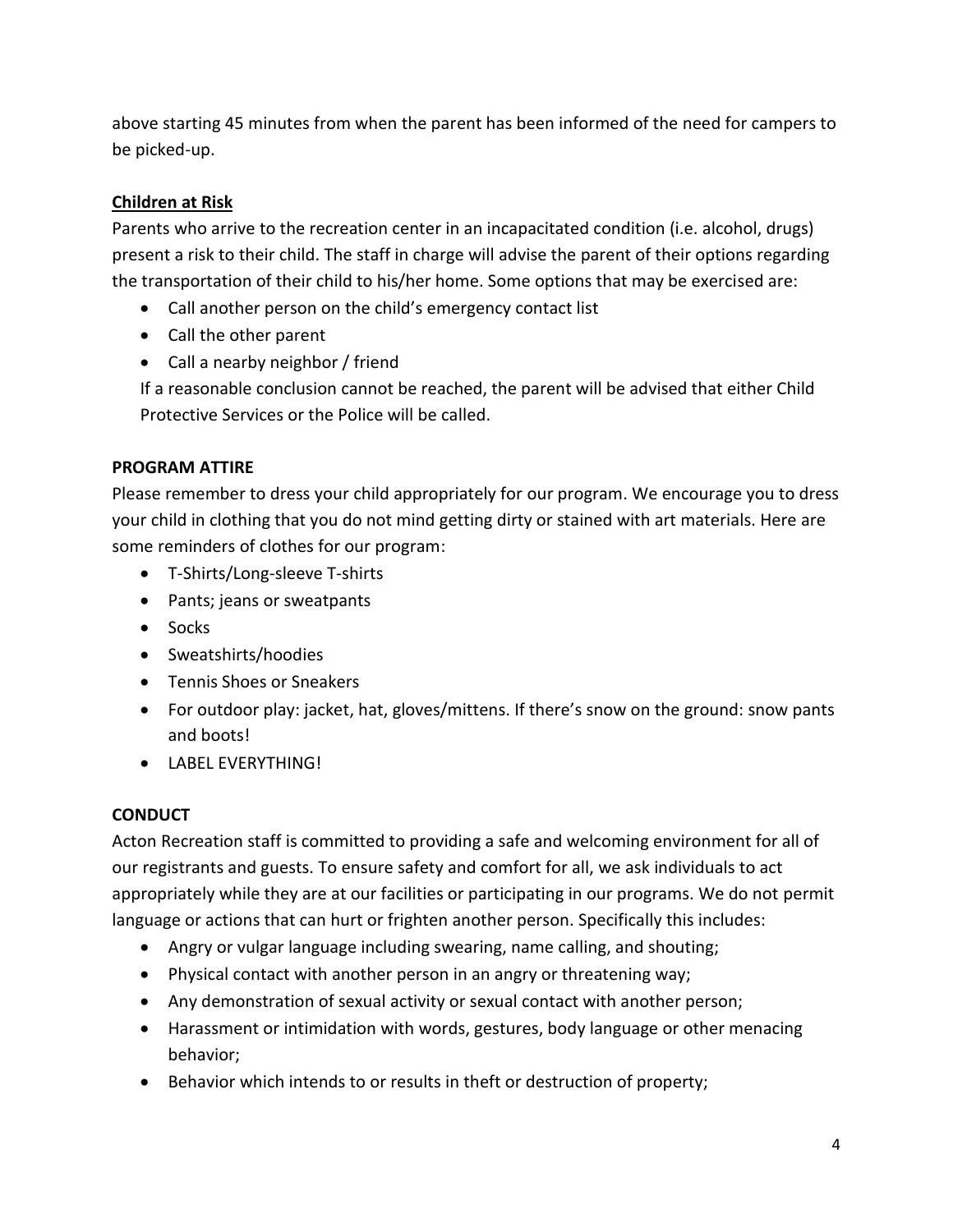• Carrying or concealing any weapons or devices that may be used as weapons.

Staff are trained and expected to respond to any reported violation. Please do not hesitate to notify a staff person if you need assistance. Acton Recreation management will investigate all reported incidents. Dismissal from the program or termination may result. **No refunds will be given for these instances.**

## **DISABILITIES**

In order for the Acton Recreation Department to provide the best program experience for your child, we ask that prior to registration, you consult with recreation staff regarding any special needs of your child. Due to the fact that there are some medical treatments and procedures that legally staff is not trained nor qualified to perform, children will be enrolled on an individual basis. We will make every attempt to serve all children.

## **DISCIPLINE POLICY**

If your child needs to be disciplined, acceptable measures may include; stern verbal warnings, time-out from an activity, removal from an activity and placed with a staff member away from the group, suspension from the program, or removal from the program. Unacceptable measures may include; verbally degrading a participant, physical punishment, isolation without proper supervision.

# **EXPECTATIONS**

Good behavior will be encouraged in a positive manner. The staff will work cooperatively with parents, keeping them informed of behavior issues and methods used to teach and guide the campers toward socially acceptable behavior. Behavior problems that cannot be resolved cooperatively will result in your child's dismissal from the program. Certain abusive behaviors will result in immediate dismissal. If your child has been receiving assistance in behavior management at school, it is imperative that this information be shared with the staff. This will enable us to work more effectively and productively with your child.

# **ENROLLMENT, WITHDRAWAL & PAYMENT POLICIES**

There are two ways to enroll your child: 1) Online – [www.actonrec.com](http://www.actonrec.com/) or 2) With our paper registration form completed with a check made out to "Town of Acton," cash, or credit card. Refunds/credits will be issued as follows:

You may withdraw from this program up to 7 business days prior to the start date; a nonrefundable administrative fee of \$25 will be applied to all registrations. After that time, no refunds will be issued. All requests must be submitted in writing to the Recreation Department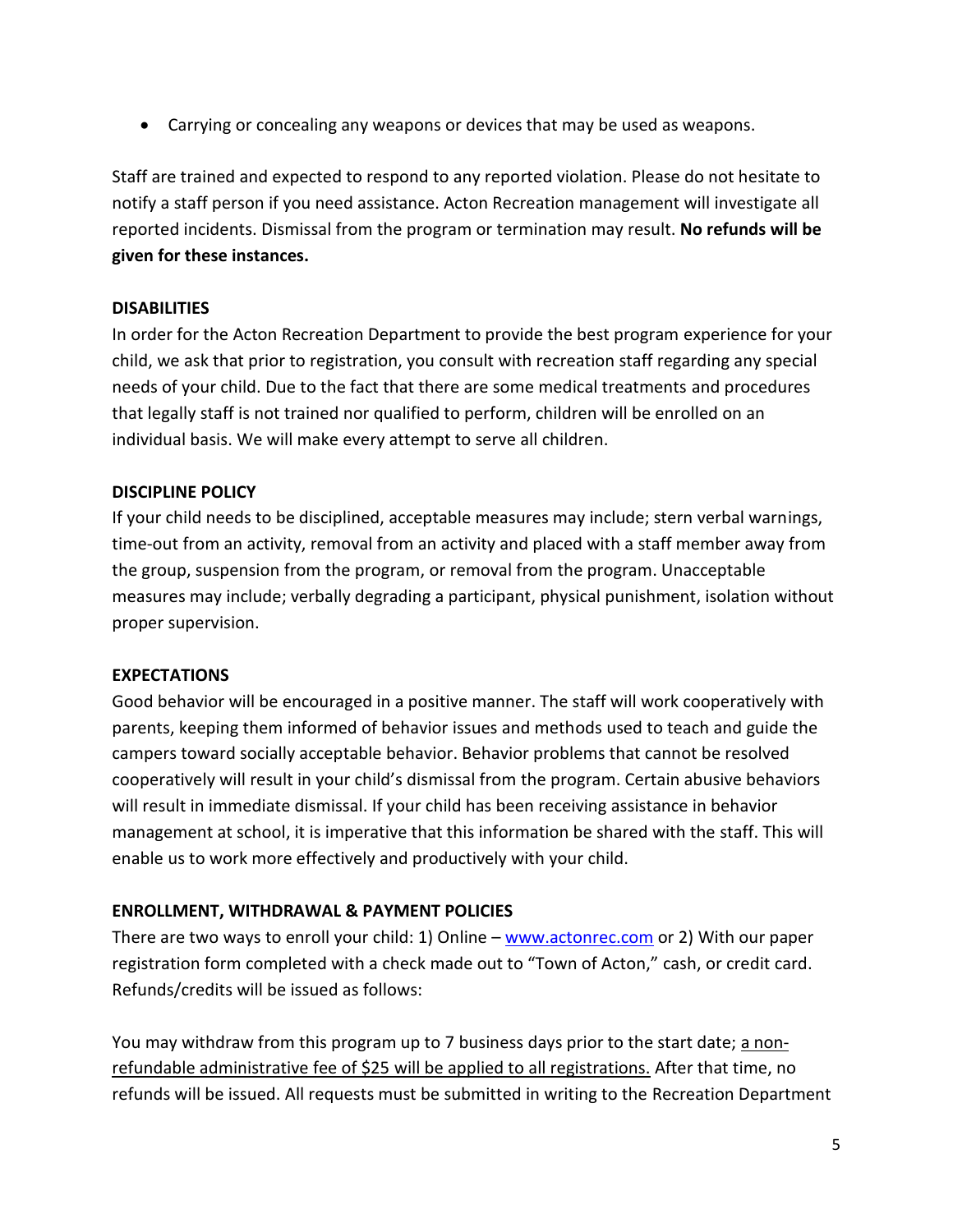[\(recreation@actonma.gov\)](mailto:recreation@actonma.gov) requesting withdrawal and refund request. Refund/Withdrawal requests are not accepted through instructors. It will take two-three weeks for the refund to be processed.

Exception to policy: a written letter from a licensed physician excusing participant from a program prior to the first class.

The Acton Recreation Department reserves the right to remove a child from any program due to behavioral or other concerns. In this event, there will be no refund given.

## **GENERAL PROGRAM SCHEDULE**

Children participate in a variety of activities each day. Here is an example of what a typical program day could look like:

| $8:45 - 9:15$ am          | Drop-Off/Attendance           |
|---------------------------|-------------------------------|
| $9:00 - 10:00$ am         | Arts & Crafts                 |
| $10:00 - 11:00$ am        | Gym                           |
| $11:00 - 11:30$ am        | <b>Team Building Activity</b> |
| $11:30 - 12:00 \text{pm}$ | Lunch                         |
| $12:00 - 12:45$ pm        | <b>Outside Game</b>           |
| $1:00 - 1:45$ pm          | <b>Theater Game</b>           |
| $1:45 - 2:15$ pm          | <b>Board Games</b>            |
| $2:15 - 2:30$ pm          | Snack                         |
| $2:30 - 3:30$ pm          | Gym                           |
| $3:30 - 4:00$ pm          | <b>Outside Free Play</b>      |
| $3:45 - 4:15$ pm          | Pick-up                       |

## **LOST AND FOUND**

The Recreation Department has a lost and found. It is highly recommended that you label all items with your child's name. While we make every effort to keep all children's belongings in their backpack or with them, Acton Recreation will not be held responsible for lost or stolen items. Please make a quick check of your child's backpack at the end of the day before leaving. Lost items are much easier to recover on the same day they are lost.

## **LUNCHES & SNACKS**

Our Program is nut free! Please do not pack anything with peanuts or tree nuts. We do not sell or give away food items during the program.

Please pack a healthy and balanced meal. Do not send food or drinks in glass containers. Lunches will not be refrigerated; therefore, we ask that you send lunches that do not contain mayonnaise or other food items that will spoil if not kept cold. Freezing lunches and drinks the day before and/or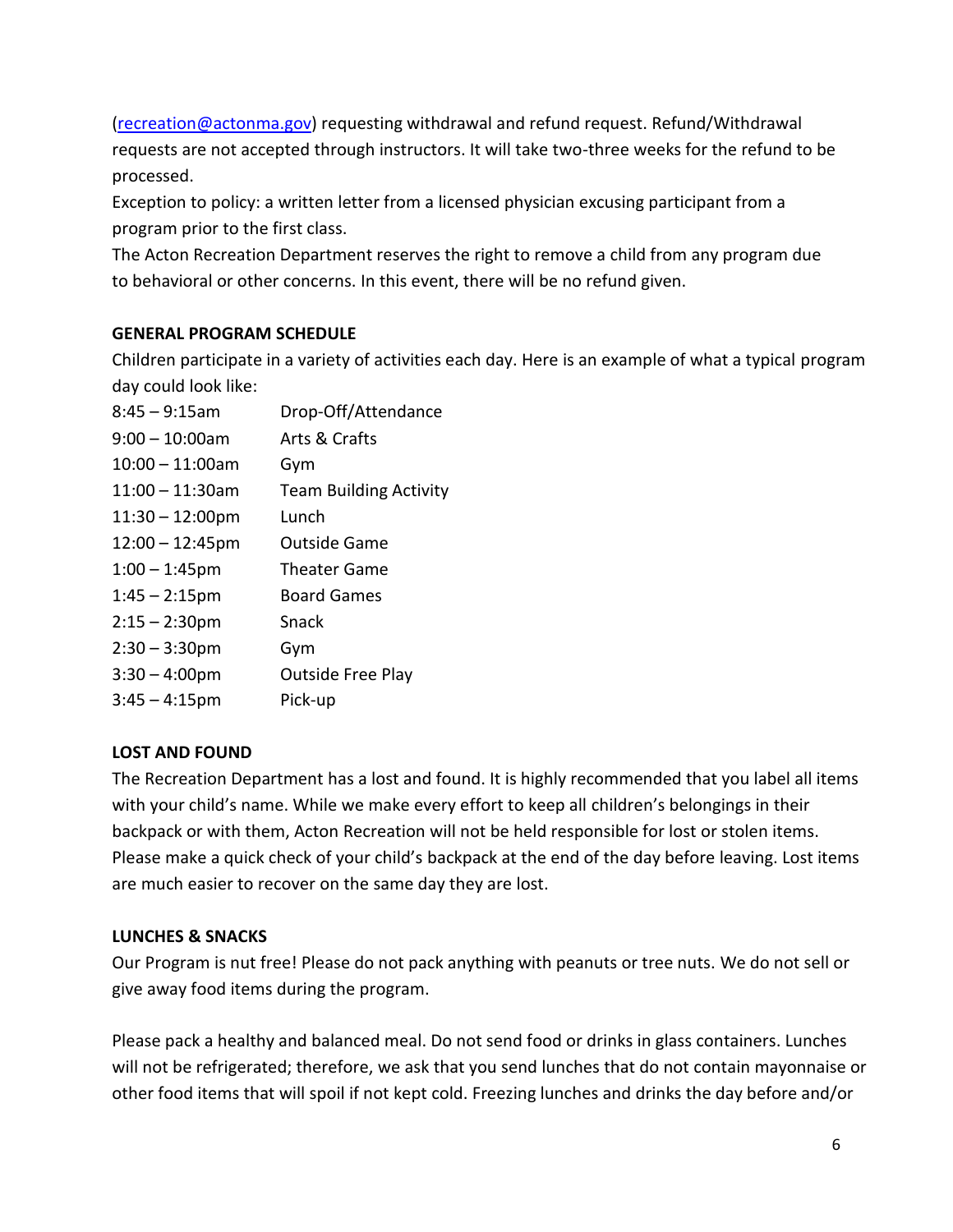inserting a cold pack in the lunch container will help preserve the food. Please mark all lunches (and all containers inside lunches) with the child's first and last name. Please do not provide your child with food that will need heating or to be microwaved. Staff is not responsible for food preparation or pre-heating meals.

We have one snack period in the morning. Please send extra food for this time as well as a water bottle or drink.

# **MEDICAL / EMERGENCY INFORMATION Illness Policy:**

Children must be healthy enough to participate in the program's daily routine. For the safety and comfort of your child, please keep them home until they feel better and no longer present the danger of passing on their illness.

If you are keeping your child home due to illness, please contact the Recreation Department by 8:30am and let the Recreation Director know of your child's absence. When your child has a fever (of 100) or vomiting/diarrhea, please make sure they remain at home for 24 hours after their temperature and symptoms returns to normal. We may require a physician's release for any medical or health condition. *If your child becomes ill while at our program, you will be asked to pick up your child as soon as possible.*

The following are defined as illness or communicable health problems:

- COVID-19
- Conjunctivitis (Pink Eye)
- A chronic runny nose with colored discharge
- A chronic cough
- A fever
- Vomiting or upset stomach
- Signs of general fatigue or discomfort
- An open rash
- Knowledge that the child has had a fever within the past 24 hours

# **Accidents / Emergencies**

All precautions will be taken to prevent serious health risks to all children. In the event that a minor injury occurs, First Aid will be administered at the recreation center by our certified staff. The following procedures will be followed:

- $\checkmark$  First Aid will be provided and the incident recorded in our log.
- $\checkmark$  The child will periodically be observed after First Aid has been applied.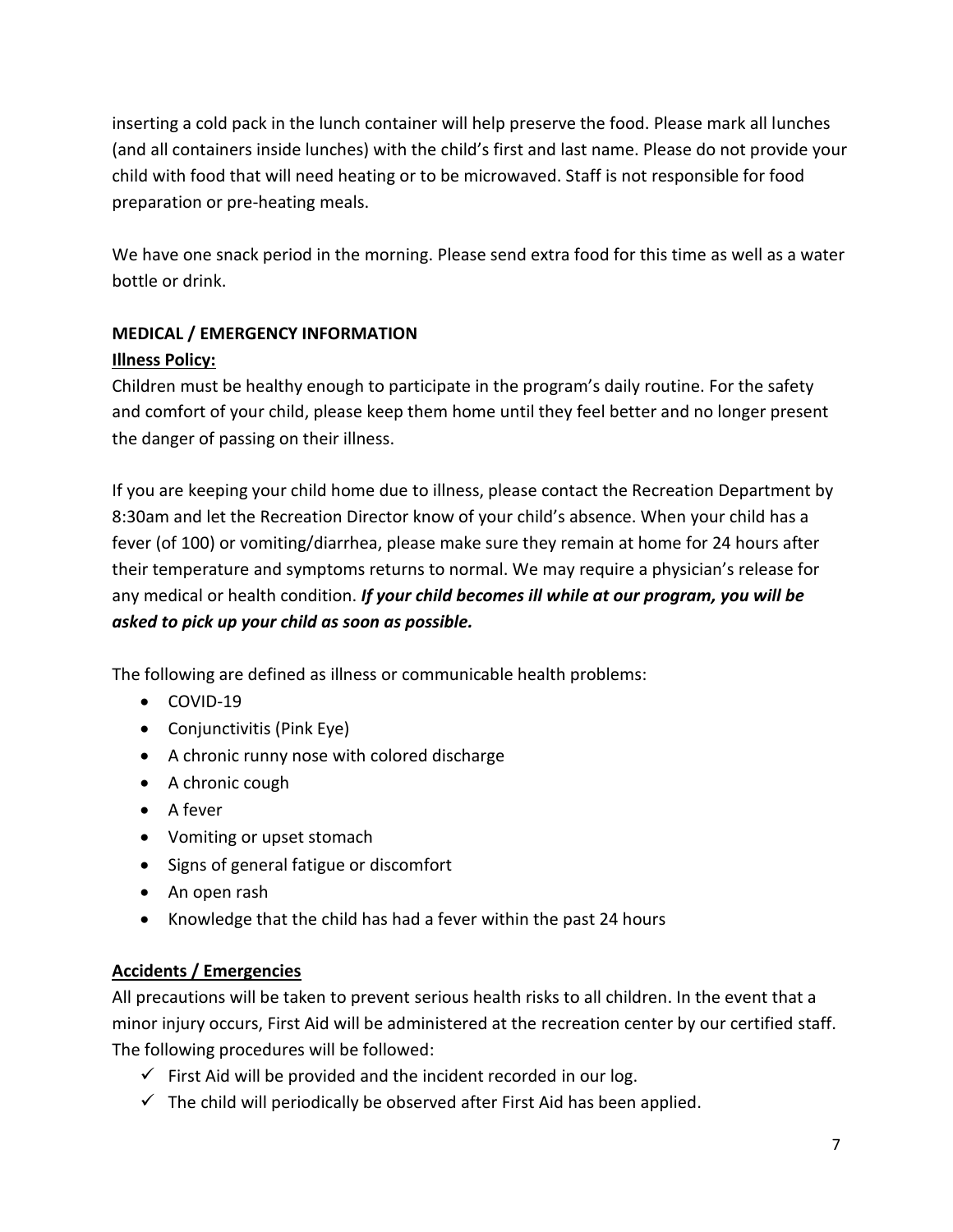In the event of a medical emergency, immediate action will be taken by the staff. The child will be transported to the nearest hospital for any necessary treatment and parents or other responsible adults will be notified. In general, in the event that a major injury or health problem arises and professional medical care is required, the following steps will be taken:

- $\checkmark$  Immediate First Aid will be administered by the staff until professional services arrive.
- $\checkmark$  911 will be called.
- $\checkmark$  You will be contacted. If you cannot be reached, the emergency contact person will be notified.
- $\checkmark$  A staff person will accompany your child to the hospital and remain until you or your emergency contact person arrives.
- $\checkmark$  The incident will be described in writing in our incident report log.

Emergency information is very important for us to provide the safest possible environment for your children. Please notify us right away where there is a new work or home phone number, or if you have moved to a new address. If your child is sick or injured, it is important for us to be able to contact you right away. Please keep these accurate at all times.

## **Emergency Plan**

The Recreation Department has a site-specific emergency plan including an assembly area program, notification system, locations of fire extinguishers, first aid kits, etc. Staff has been trained and is expected to be well-versed in emergency procedures.

**Facility Evacuation (in case of fire, or other emergency):** In the event of an emergency requiring facility evacuation, children and staff will exit the building and meet in the front parking lot. Staff will take attendance, supervisors will make sure that everyone has left the facility, and the Recreation Director will be responsible for medication and first aid kits. **Medication Policy**

Our medication policy is primarily established to accommodate the administration of medication(s) commonly prescribed by physicians for the treatment of short-term illnesses. Prescription and "over-the-counter" medications will not be dispensed without written consent from the child's parent.

- Complete the medication authorization form.
- Keep all medication in the original container with the prescription label / direction label attached. Medication must be labeled with the child's name, the name of the medication, the dosage amount, and the time or times to be given.
- Hand all medication (including inhalers, etc.) to the Recreation Coordinator. Children are not allowed to keep medications with themselves, backpacks, or lunch bags.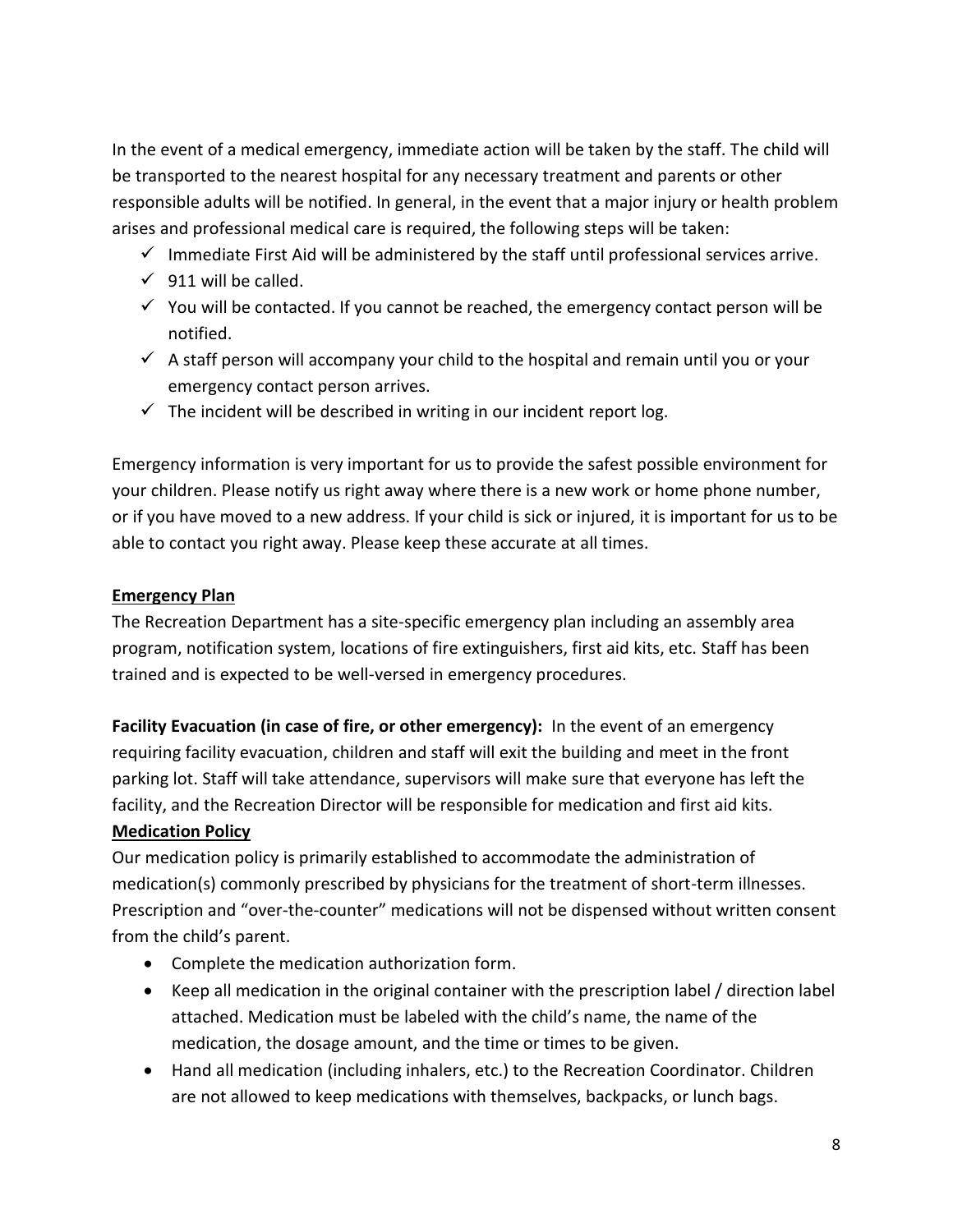• All medications will be given to your child at the prescribed times.

#### **Allergies**

There has been an increase in the number of children with severe allergies. We try our best to accommodate these children without inconveniencing other children. If you're aware that your child is severely allergic to something, it is your responsibility to notify the Acton Recreation Department in advance so we can take the proper precautions.

## **Special Diets**

Staff must be made aware of any child who requires a special diet due to medical or religious reasons.

#### **ORGANIZATIONAL CHART – VACATION PROGRAM**

*Melissa Rier* Acton Recreation Director JĻ Recreation Staff

#### **PERSONAL BELONGINGS**

Please do not allow your child to bring personal belongings to our program. The Acton Recreation Department cannot be responsible for the loss or damage of toys, games, clothes, or other personal belongings.

## **Please do not bring the following items:**

- Any electronic games / devices (including, but not limited to: Nintendo Switches, Gameboys, PSPs, iPods, mp3 players, iPads, etc.)
- Cell phones
- Weapons of any sort fake or real!
- Valuable items

#### **PHONE CALLS**

Please do not call to speak to your child unless it is an emergency. If your child is experiencing problems, we will call you immediately. You may call the Recreation Department with your questions or concerns at any time: 978-929-6640 x0.

#### **RULES & SAFETY**

Safety is paramount to our program. All children MUST be brought to and picked up from the program by a parent or authorized person. All adults picking up children will be asked to show an I.D. when retrieving their child. This helps ensure their safety.